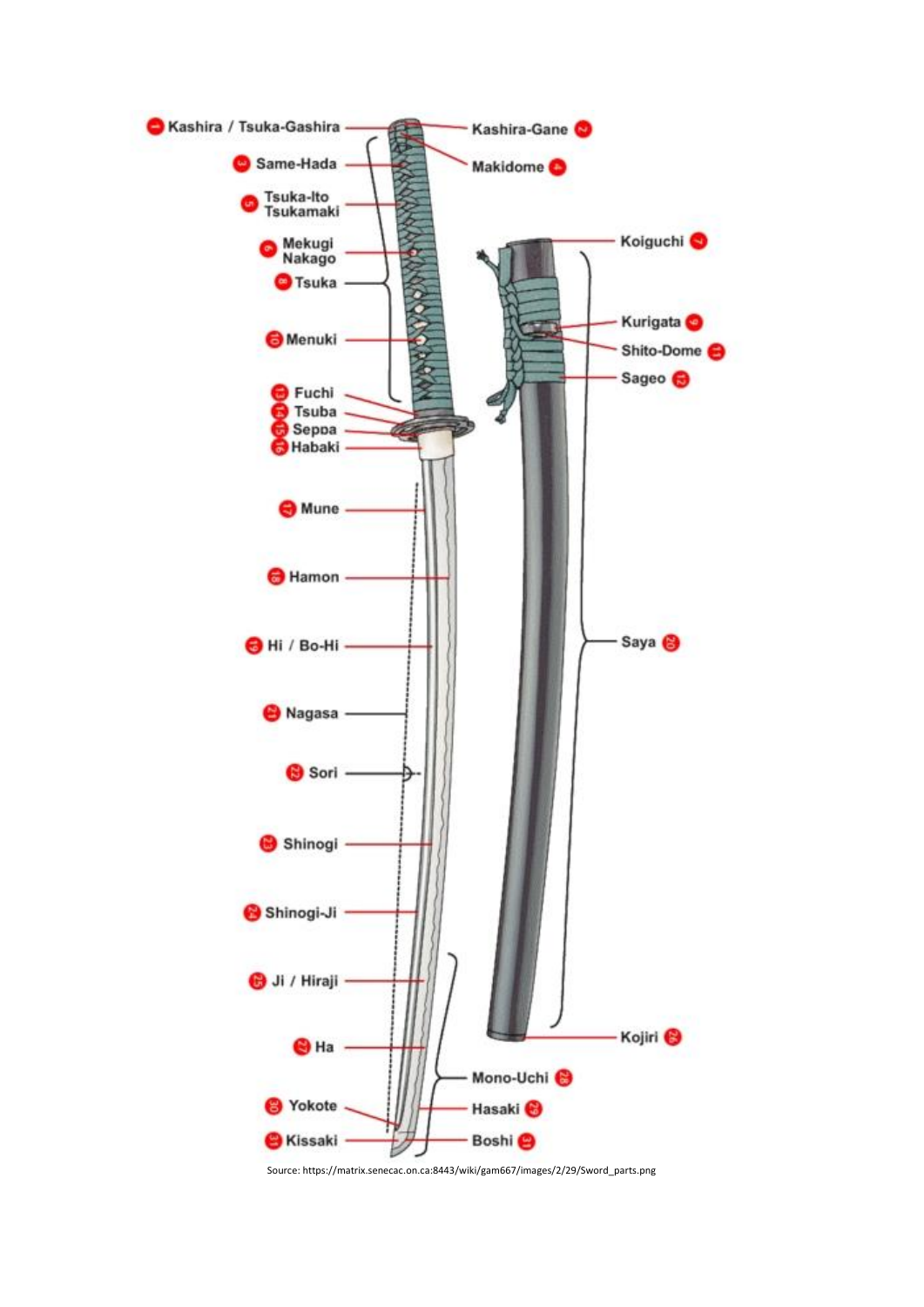- 1. **Kashira** ([頭](https://www.wikiwand.com/en/Help:Installing_Japanese_character_sets)**?**):The *[kashira](https://commons.wikimedia.org/wiki/category:Kashira)* is a butt cap (or pommel) on the end of the *tsuka*.
- 2. **Kashira-gane** (頭がね): Hole in the kashira where the tsuka is tied through.
- 3. **Same-hada** (鮫[肌](https://www.wikiwand.com/en/Help:Installing_Japanese_character_sets)**?**) literally the pattern of the ray skin.
- 4. **Makidome** (巻どめ) Knot in the tsuka which ties it to the kashira
- 5.
- a. **Tsuka-ito** (柄糸**?**[\)](https://www.wikiwand.com/en/Help:Installing_Japanese_character_sets):*[Tsuka-ito](https://commons.wikimedia.org/wiki/Category:Tsuka-ito)* the wrap of the *tsuka*, traditionally silk but today most often in cotton and sometimes leather.
- b. **Tsuka-maki** (柄[巻](https://www.wikiwand.com/en/Help:Installing_Japanese_character_sets)**?**) the art of wrapping the *tsuka*, including the most common hineri maki and katate maki (battle wrap).
- 6. **Mekugi** (目釘**?**[\)](https://www.wikiwand.com/en/Help:Installing_Japanese_character_sets):The *[mekugi](https://commons.wikimedia.org/wiki/category:Mekugi)* is a small peg for securing the *tsuka* to the *nakago (tang)*
- 7. **Koiguchi** (鯉口**?**[\)](https://www.wikiwand.com/en/Help:Installing_Japanese_character_sets):The *[koiguchi](https://commons.wikimedia.org/wiki/category:Koiguchi)* is the mouth of the *saya* or its fitting; traditionally made of buffalo horn.
- 8. **Tsuka** (柄**?**[\)](https://www.wikiwand.com/en/Help:Installing_Japanese_character_sets):The *[tsuka](https://commons.wikimedia.org/wiki/category:Tsuka)* is the hilt or handle; made of wood and wrapped in *samegawa* (Ray or shark skin wrapping)
- 9. **Kurigata** (栗形**?**[\)](https://www.wikiwand.com/en/Help:Installing_Japanese_character_sets):The *[kurigata](https://commons.wikimedia.org/wiki/category:Kurikata)* is a knob on the side of the *saya* for attaching the *sageo*.
- 10.**Menuki** (目貫**?**[\)](https://www.wikiwand.com/en/Help:Installing_Japanese_character_sets):The *[menuki](https://commons.wikimedia.org/wiki/category:menuki:)* are ornaments on the *tsuka* (generally under the tsuka-ito); to fit into the palm for grip and originally meant to hide the *mekugi*.
- 11.**Shitodome** (鵐[目](https://www.wikiwand.com/en/Help:Installing_Japanese_character_sets)**?**) an accent on the *kurigata* for aesthetic purposes; often done in gold-ish metal in modern reproductions
- 12.**Sageo** (下げ[緒](https://www.wikiwand.com/en/Help:Installing_Japanese_character_sets)**?**):The *[sageo](https://commons.wikimedia.org/wiki/category:Sageo)* is the cord used to tie *saya* to the belt/obi when worn
- 13.**Fuchi** ([縁](https://www.wikiwand.com/en/Help:Installing_Japanese_character_sets)**?**):The *[fuchi](https://commons.wikimedia.org/wiki/category:Fuchi)* is a hilt collar between the *[tsuka](https://commons.wikimedia.org/wiki/category:Tsuka)* and the *[tsuba](https://commons.wikimedia.org/wiki/category:Tsuba)*.
- 14.**Tsuba** (鍔 or 鐔**?**[\)](https://www.wikiwand.com/en/Help:Installing_Japanese_character_sets):The *[tsuba](https://commons.wikimedia.org/wiki/category:Tsuba)* is a hand guard.
- 15.**Seppa** (切[羽](https://www.wikiwand.com/en/Help:Installing_Japanese_character_sets)**?**):The *[seppa](https://commons.wikimedia.org/wiki/category:Seppa)* are washers above and below the *tsuba* to tighten the fittings
- 16.**Habaki** ([鎺](https://www.wikiwand.com/en/Help:Installing_Japanese_character_sets)**?**):The *[habaki](https://commons.wikimedia.org/wiki/category:Habaki)* is a wedge shaped metal collar used to keep the sword from falling out of the *[saya](https://commons.wikimedia.org/wiki/category:Saya)* and to support the fittings below; fitted at the ha-machi and mune-machi which precede the *[nakago](https://commons.wikimedia.org/wiki/category:Nakago)*
- 17.**Mune** (棟) Back ridge of the blade.
- 18.**Hamon** (刃文) Temper pattern.
- 19.**Hi/Bohi** (ぼ / ぼひ) Groove which usually runs the length of the blade. It exists to reduce the overall weight of the blade without compromising structural integrity.
- 20.**Saya** (鞘**[?](https://www.wikiwand.com/en/Help:Installing_Japanese_character_sets)** ):The *[saya](https://commons.wikimedia.org/wiki/category:Saya)* is a wooden scabbard for the blade; traditionally done in lacquered wood.
- 21.**Nagasa** (長さ) Length of the sword.
- 22.**Sori** (反り) Overall curvature of the sword.
- 23.**Shinogi** (鎬) Ridge down the side of the blade.
- 24.**Shinogi ji** (鎬じ) Plane between the shinogi and the mune.
- 25.**Ji/Hiraji** (じ / ひらじ) Plane between the shinogi and the ha